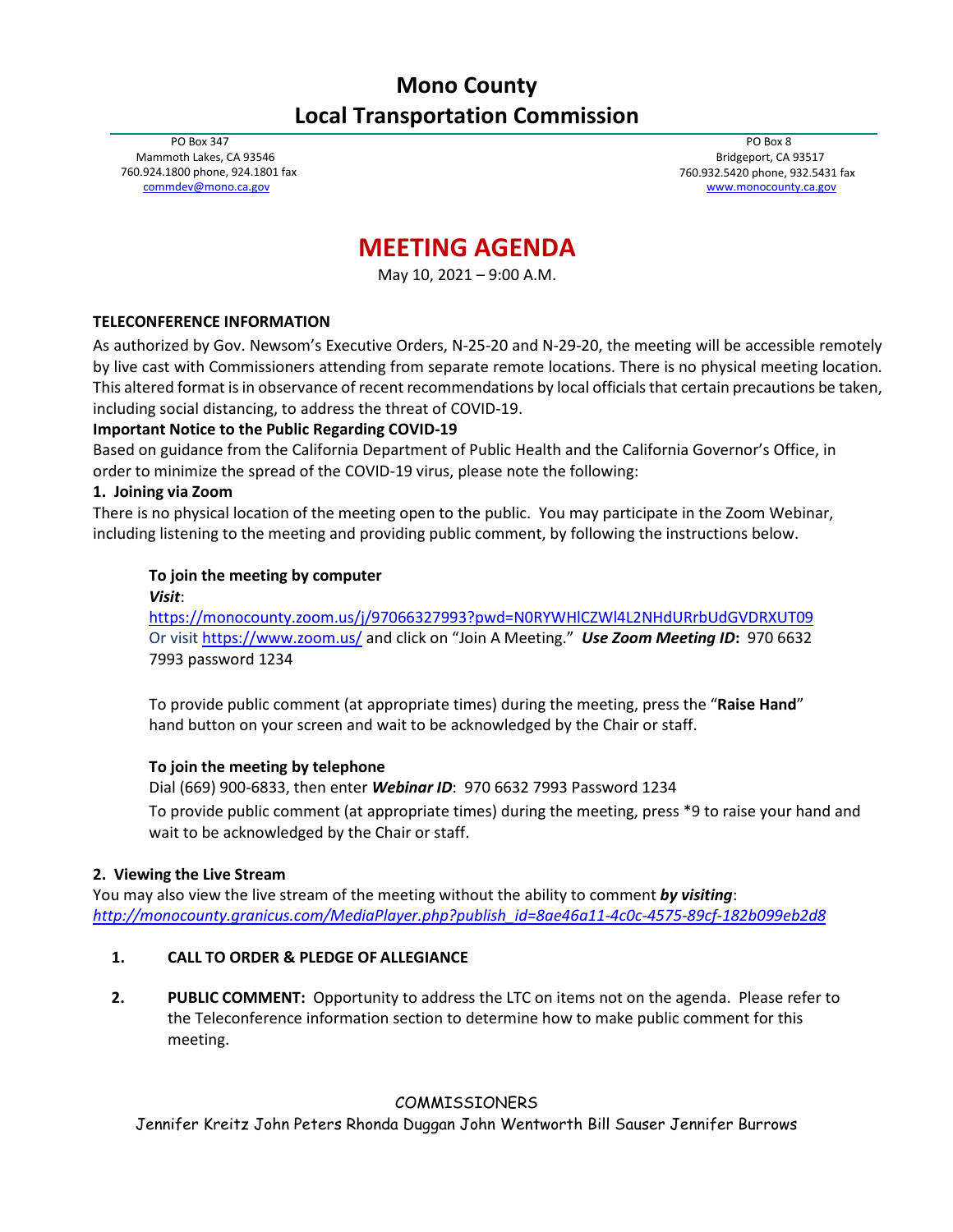## **3. MINUTES**

**A.** Approval of minutes from April 12, 2021

#### **4. LOCAL TRANSPORTATION**

- **A. 9:00 am Public Hearing** Commission and the Social Services Transportation Advisory Council to receive public input and testimony, provide feedback to staff about the evaluation of unmet needs, and provide any other direction to staff. *(Michael Draper & Phil Moores)*
- **B.** Discuss and approve Administrative Amendment 02 to current fiscal year 2020/21 Overall Work Program budget *(Gerry LeFrancois)*
- **C.** Discuss and consider adoption of the 2021/22 Overall Work Program (OWP) by Minute Order 21-04 *(Bentley Regehr & Gerry LeFrancois)*

#### **5. CALTRANS**

**A.** Activities in Mono County & pertinent statewide information *(Dist. 9 staff)*

#### **6. TRANSIT**

- **A.** ESTA Update *(Phil Moores)*
	- **1.** Consideration and approval by Resolution R21-01 for Federal Fiscal Year 2021 Section 5311 Program of Projects (POP) for Eastern Sierra Transit Authority *(see separate Item 6A-1)*
	- **2.** Consideration and approval by Resolution R21-02 for FTA Section 5311(f) Intercity Bus Program Operating Assistance for the 395 Intercity Bus Routes *(see separate Item 6A-2)*
	- **3.** Consideration and approval by Resolution R21-03 for 5311 program Corona Relief and Response Supplemental Appropriations Act (CRRSAA) program *(see separate Item 6A-3)*
- **B.** YARTS Update *(Christine Chavez)*

#### **7. ADMINISTRATION**

- **A.** Consideration to approve the Chair's signature on the State Transportation Agency's Draft Climate Action Plan for Transportation Infrastructure (CAPTI) plan *(Gerry LeFrancois)*
- **B.** Update on 2021 Mid-Cycle State Transportation Improvement Program *(Gerry LeFrancois)*
- **C.** Tioga Pass Road update Yosemite National Park *(staff)*

#### **8. QUARTERLY UPDATES**

**A.** Next quarterly update is July 12

#### **9. CORRESPONDENCE**

No items

#### **10. COMMISSIONER REPORTS**

#### **11. INFORMATIONAL**

**A.** Mono County LTC support letter for the Olancha/Cartago Four-Lane project under the Community Project Funding Request signed by Co-Executive Director

#### COMMISSIONERS

Jennifer Kreitz John Peters Rhonda Duggan John Wentworth Bill Sauser Jennifer Burrows